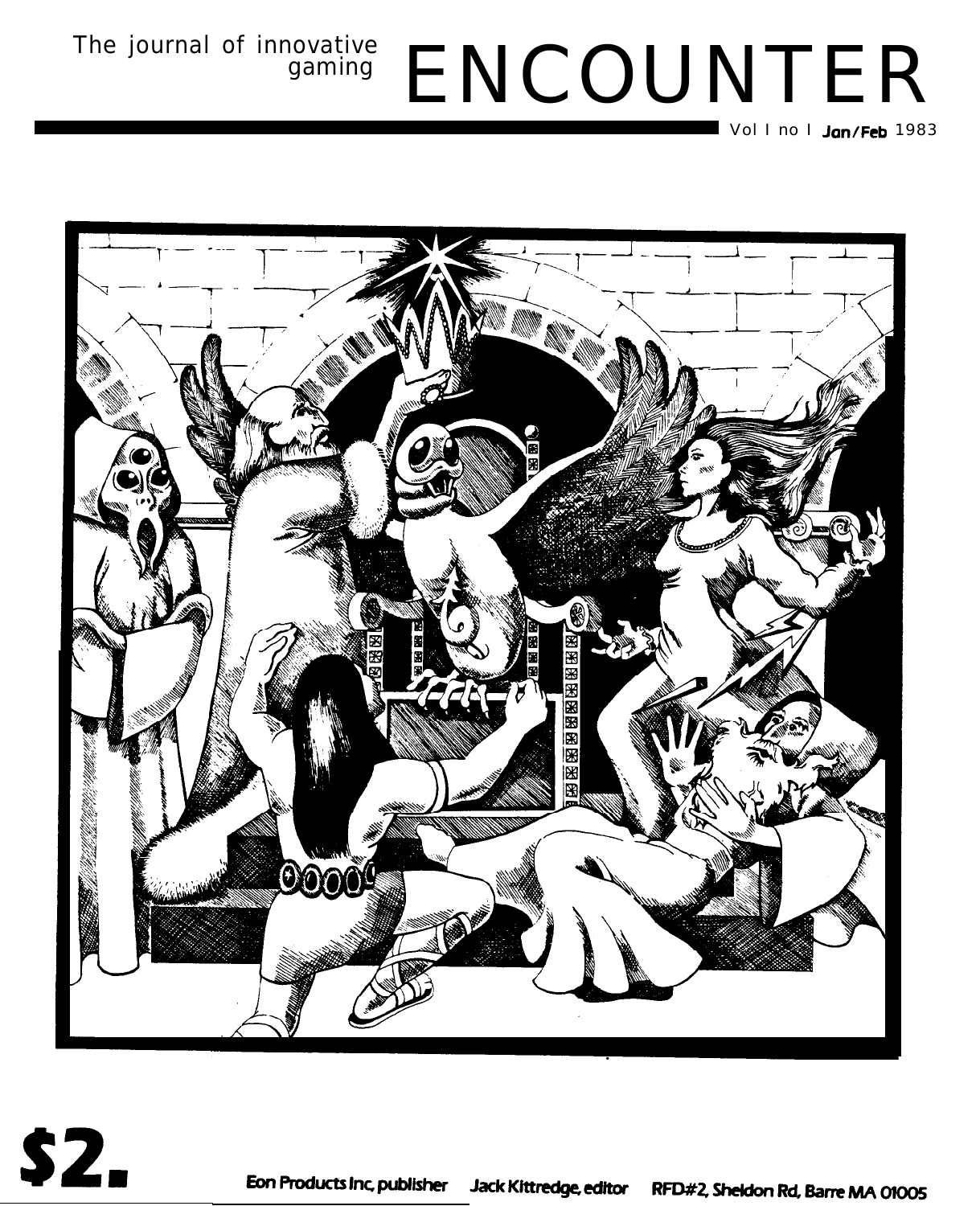### **Welcome to the Family!**

Yep, we're proud to be **the** parents of a family of games that have received outstanding critical acclaim. And we're extra proud that a kind of extended family of players has grown up around those games-playing them a lot, looking forward to new ones, writing or calling with questions, ideas, and suggestions. We know a number of you personally, and many more through active correspondence. *ENCOUNTER* is ouz way of sponsoring **a** family gathering on a regular basis so that this diverse and quarrelsome, but always dedicated and intelligent clan can talk to each other over time and space.

Of course, as editor, I'm going to be inserting myself a lot in these conversations. I'll be writing some of the articles and features, commenting on what other people say, and of course (ultimate power) picking what gets printed at all. But I hope that won't deter you from having your say. This journal is really intended to be for and by the players-of our games and other games we're convinced are innovative, intelligent, and fun.

So if a question bothers you or a point in the rules seems ambiguous, let us know. If you have some ideas you've tried out for game variants or additions, fire away. If you're handy with a pen and want to draw an Alien, a Quirk, or how your best friend looked when

you stabbed him in the back, we'd love to see it. If you think a new game is so great others should know about it, send in a review. You get the idea-speak up and let your light shine out.

In turn, I'll promise to consider everything carefully and try to get in as much of interest as is possible  $(p^{\text{c}})$  (speaking of that, as readership grows we'll be expanding *ENCOUNTER* both in size and in flashiness, so bear with us during these humble beginnings). In addition, I'll promise to get this thing out on time and in a readable fashion and try to keep it interesting. Finally, there are some big doings here at Eon right now (more on that next issue) and I promise to keep you abreast of what we're coming up with and knocking our heads against as time goes on.

Again, thanks for showing your support, and welcome!

*[tick Kittzedge, editor*

*01983, Eon Products, Inc. ENCOUNTER is a bi-monthly publication of Eon Products. Inc., RFD #2, Sheldon Rd., Barre, MA 01005. All submissions become the property of* Eon Products, Inc. but we will attempt to return all original *azt andphotos* **if** *requested, upon their use* in this jouznal.

# **LETTERS**

### *from* Dr. Fzedezick L. *Minn, Blue Bell, PA:*

Allow me to tell you of a new Alien power for **COSMIC ENCOUNTER** that my friends and I have devised and tested. It is interesting and works well.

"Once each challenge you may take exactly 4 tokens from the warp (including 0 or 1 of your own) and place them onto any planet. Each token is worth one vote from its owner whether the 4 tokens should stay or return to the warp. You break ties."

Keep up the good work.

**Editor:** *Hey, Z like it. Feels very strategic, always active, requires careful consideration of other player's* needs and scheming *how* much you can get if you give *them <sup>a</sup> little something, too. Could grow to be hated,* rho. you've *done* a fine *job of whiting it too, clear and concise. Any ideas* for names *out there! Sounds like a bit* of *a Psychologist, or even a Politician.*

*from David* Wilson, lately of Boston, MA:

How do the other players determine the response to the Sniveler? Majority rule, and if a tie, Sniveler decides? Sounds logical to me. And we've had an argument over the phrase "You can't lie." Some friends have argued that you can whine "I don't have a card **over** 15<sup>"</sup> even if your highest card is a 6. Technically, it's not a lie, but it seems like fraud to me.

**Editor:** *Unfortunately (for the Sniveler) it cannot get tokens or a base by sniveling unless all other players unanimously agree-of course the penalty for their zefusal is that each d every one of them suffers a penalty if unanimity isn 't pzesen t. Your friends are zigh t about the Attack 15, Dove. It may be* fraud, but it *isn't* a *lie. Znciden tally, the Sniveler was designed in a moment of inspiration after wutching one of my partners (who shall remain nameless) whine his way through an entire play- testing session. Per aspeza ad astza.*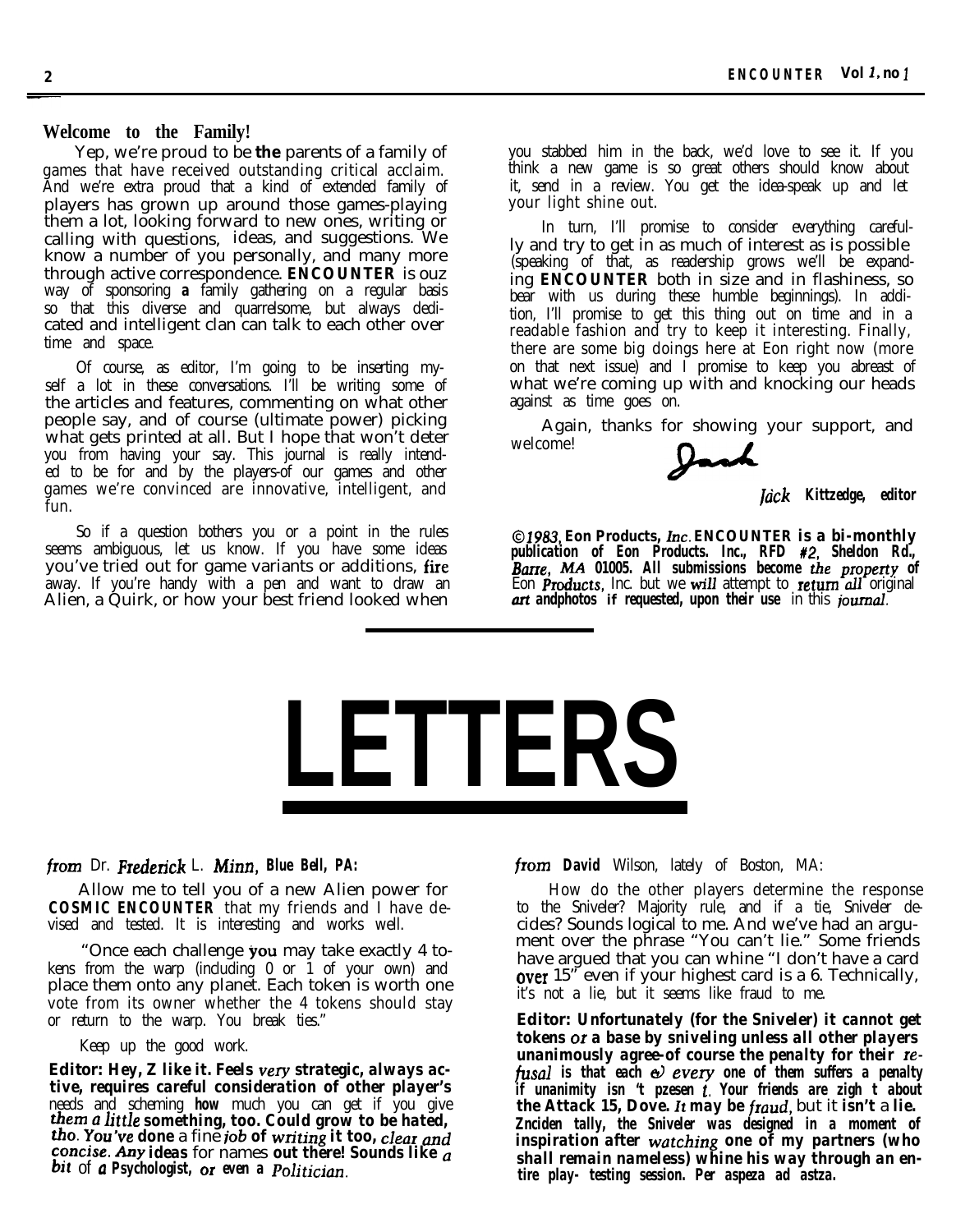### from Quen tin *Long, Los Altos, CA:*

A question or so: I've recently played a few games of **CE,** and I'm wondering about the beloved Pirate (any time the Dragon shows up, the Pirate has an 80% chance of showing up as well-at least, that's how it is in our games) . . . to wit, which powers are turned off during the raid? Some of us rules-lawyers look at that phrase "appropriate to the challenge" (I think that's it?) and say that any power with the word "challenge" doesn't work, because it's a "raid''--not a "challenge." Others of us figure that the only reason to call it a "raid" is to help set a raid apart from a "normal" challenge-to put it more clearly, the reason it's a "raid" is to help it be between the Pirate and his victim, with no outside interference; if that's the case, then the only powers which don't work are the **ally**affecting ones (Crystal, Magnet, Diplomat, and so on).

If you couldn't understand that question, how about this: Can the Laser lsse the Miser's hoard? Local convention is that the Miser can decide which of his hands to use, but the Laser gets to do the random pick from whichever hand the Miser decided upon. Pro: The Laser gets to pick from the opponent's hand; therefore, the only control the Miser gets is to choose *which* hand is picked from. Con: The Miser's hoard "is not subject to loss of cards because of other powers", therefore the Laser, which must "select a card", can't affect the hoard. Therefore, the Miser's hoard becomes unusable (except for the occasional Edict).

Got a question regarding the Schizoid: Recently, some twit made the term: "4 or more external bases and one or less internal bases." I said that since that term involved the loss of a power, the Schizoid could not fulfill it and therefore it was illegal; the reply was, "Ah, but the Schizoid could get 5 external bases, and then lose all his home system bases; then normal winning conditions prevail and he wins-and since 5 is, indeed, greater than 4, he's also won according to his terms!" $I$  say that's garbage.

**Editor:** *Whew! If you guys play the way you write sen*tences, *heaven help* the rest **of** the country **at the next CE** *world championship tournament. I hate to settle what must be wonderfully spirited arguments out your* way, but the gospel on your points is: Most Pirate vic*tims can use their powers, as if they were in a normal challenge (Mind, Chronos, Seeker), but those powers where it* would *be* inappropriate (alliance powers, or *those where "tokens"affect the outcome:* **Virus,** *Anti-*Matter, *Macron, etc.*) because of the particular con*straints on the raid-challenge may not be used. Yes, the Laser can pick from the Miser's hoard (if the Miser chooses to play from it) since no extra "loss" is involved-the* **Miser** *would play one card and lose it anyway. I'm afraid you have a real sharp Schizoid on your hands. The winning terms quoted are valid, because even the Schizoid could meet the second term, and it is not necessary that it also do so while it has its power, according to the power text itself. Any Schizoid who would come up with such terms and put itself at such a disadvantage, however, has a problem. . .*

### *from Thomas I. DeMarco of Riverside, N.I. :*

First let me congratulate all of you on an excellent game company. I have enjoyed Eon products since 1977. Second, please note the enclosed order form. I have fulfilled the requirements to receive a new **CE** box for free. And just in time, too. My old box is bursting at the seams with 6 Expansion kits in it already. The 2 more I'm ordering now would have destroyed it.

Third, I'm extremely glad that you are introducing *ENCOUNTER.* I've had to spend a lot on other mostly uninteresting magazines just to get one or two articles about Eon games. Now I'll be able to get a whole mag about Eon & Eon products every other month. (I know it is way too early to consider yet, but when you're ready to go monthly, so will I.) The green invitation you sent makes *ENCOUNTER* sound great. I hope that it will also include articles on **DUNE** and other games you may have had a hand in (especially **DUNE).**

Now I have a bunch of questions concerning **BOR-DERLANDS.**

A. When shipping by **horse** chain, does everything shipped have to be shipped in **the** same direction along the chain?

B. Can a horse be produced on a riverboat adjacent to a horse breeding ground or adjacent to a string of **horse**bearing territories connected to the horse breeding ground? (I think not because riverboats are not "land territories" as per expansion kit #l rules. But it does seem possible from rule 2C, Production Limitations. This question would also apply to bridges and ships.)

C. Does an opponent's riverboat(s) between two territories count **toward** the point total trying to prevent my riverboat from passing between those two territories? If the opponent has more than one riverboat between the 2 territories, does only the one I'm passing count toward the total or do all of his count toward the total? (I think that the riverboat would count toward the total, but only as that boat is being passed. An opposing boat wouldn't count after it has been passed, nor would any other opposing boats behind the lead opposing boat until it is their turn to be passed.)

D. Does passing an opposing riverboat count as another borderline passed since the opposing riverboat sometimes counts as a territory? (I don't think that it would.)

All of us who have played **BORDERLANDS** enjoy it immensely. I wonder if you could give us an idea when the next expansion kit will become available and what kind of goodies it will contain?

**Editor:** *Thanks very much for the kind words and thoughtful questions. I hope we can live up to your expectations for ENCOUNTER. We probably will have something to say about* **DUNE** *in the months ahead, since it's one* **of** *our favorites, still. (Many readers may not know that the Eon design team produced* **DUNE** *virtually as it was published for Avalon Hill in 1978. The only changes were the box art and the advanced rules, which are wholly of Avalon Hill's origination.) On your questions:*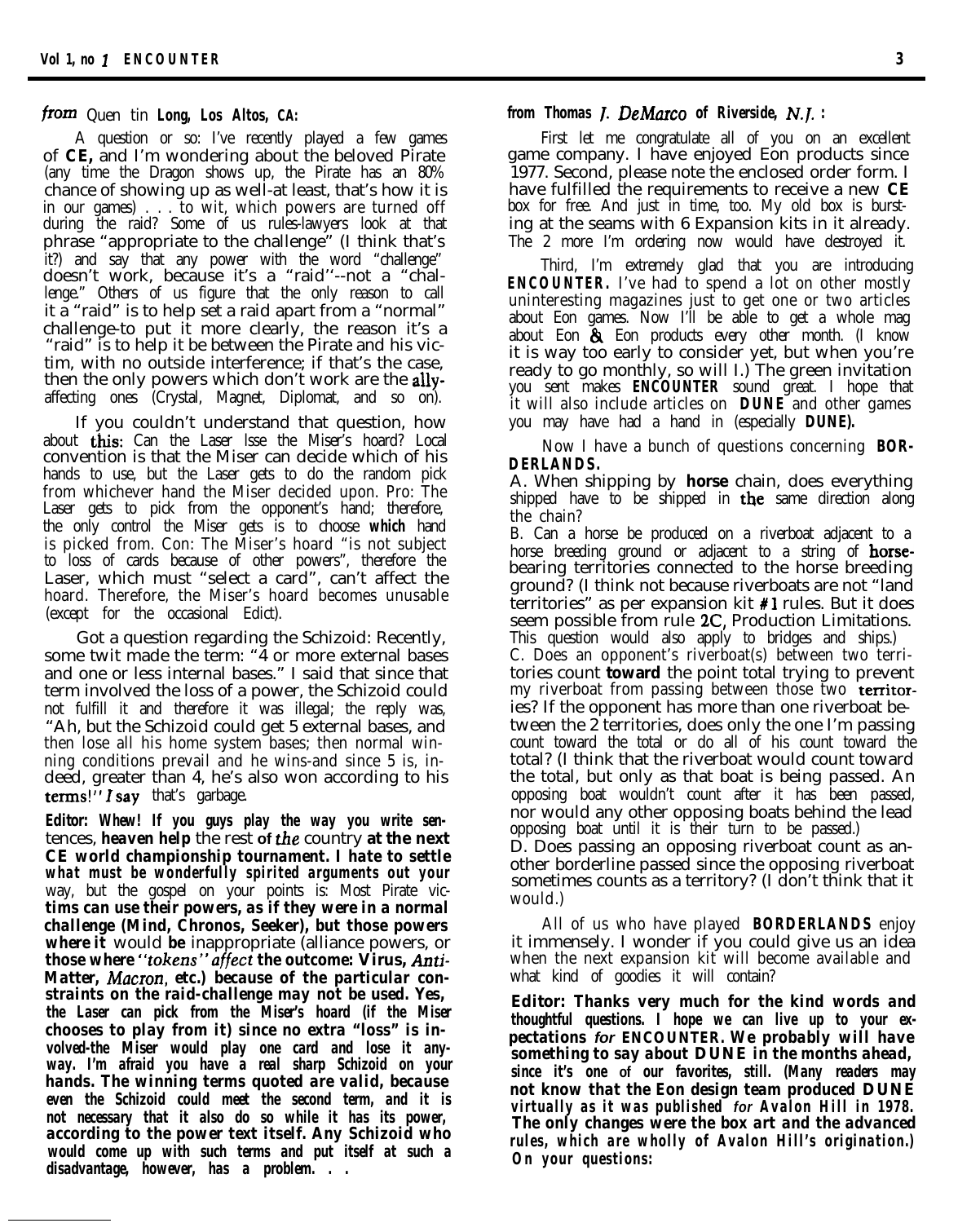*A. Yes, everything must move in the same direction time, just as it is being passed. along a horse chain. The rules make the move a se- D. No, boats don't count as borderlines* **for** *boat movequential one (first this, then that) and thus it is strictly ment, only territories on the sides* of *the river. one-way. We've been very excited about. the response to*

*B. Horses may be produced through adjacency to a* **BORDERLANDS,** *and have been working feverishly breeding ground on a riverboat, bridge, or ship, just as* if *they were land tern'tories. The primary use* **of** *the available this spring, and it'll knock your socks* **off!** *We "land territory" distinction is to limit certain develop- opened the game up in a whole new way, deepening* it

*ward the total in seeking passage* **for** *your own river- church, air power, and a* sixth *boat. You're also correct about only one counting at a* straings. I think you'll love it. *boat. You're also correct about only one counting at a* 

ment moves, e.g. making cities on boats or bridges.<br>
C. Yes, au opponent's riverboat must be counted to-<br> *and making it even more strategic. I can't go into de-Cails yet, except to say we take on universities, the church, air power, and a sixth player, among other* 

### **10 New Cosmic Encounter Aliens**

We often get suggestions for additions and variants for our games. This issue, *ENCOUNTER* is featuring 10 new Aliens for **CE** (complete with wild and super flares). These were all designed by James V. Beach and James A. Rasfeld of Costa Mesa, California. The descriptions are all unusually clear and complete, and the ideas themselves sound like a lot of fun. Try 'em on for size. You may find a few which will become your favorites.

### Weed

You have the power to grow. At the beginning of the game, take an extra set of 20 tokens and set them aside. At the start of each challenge, before the destiny pile is flipped, take one token from this extra set and place it on any of your bases. This token, though a different color, is your token to be used in any way applicable. Once you have forty tokens on the board, you have reached your maximum and may not bring in any more. A Cosmic Zap will prevent you from bringing in another token but will not affect those tokens already on the board. The same is true if you lose your power. Do not use in a 6-player game.

**Wild Weed:** When returning tokens to your bases, you may place some of them on any one of your system's planets where you have no tokens.

**Super Weed:** You can take one token from the warp at the start of each challenge in addition to bringing a new one in. You may do this even after you have reached your maximum.

### **Ghost**

You have the power to steal life. If you are a main player in a challenge, your tokens in the warp may join

the challenge as allies. You may place up to 4 of these tokens in the cone in addition to any other tokens you may have already in the cone.' These "dead" tokens may not ally against your "living" tokens. If you lose the challenge, both your dead and your living tokens go to the warp. If you are a main offensive player and you win the challenge, both your dead and your living tokens take the base along with any other offensive allies. If you are a main defensive player and win the challenge, you take one reward card for each of your dead tokens involved and return the tokens to any of your bases. Once on a base, your dead tokens are considered living. If a deal situation results, return your dead tokens to the warp.

**Wild Ghost:** If you are a main player and you lose, you may ring your **lost** tokens around your opponent's star disc. These tokens subtract from your opponent's totals in subsequent challenges. At the end of each challenge, remove one token from the star disc and place it in the warp.

**Super Ghost:** If you are asked to ally, your dead may ally also with up to four tokens [giving you a possible 8 tokens involved in the challenge) or, if you wish, your dead may join the alliance alone.

### Taitor

You have the power to betray. If you are a main player in a challenge, you may ally against yourself with up to four tokens. Your opponent does not ask you to ally; it is your choice alone. If you are a main you to al<br>defensive<br>end of th<br>**including**<br>**ever**, eva defensive player, you may put tokens in the offensive end of the cone. These tokens may come from any base the one being challenged (you may not, **how ever**, evacuate the base totally). If you are a main offensive player, you may also put tokens in the defensive ring of the cone. The challenge continues normally with all offensive allies counting towards the offensive total and all defensive allies counting towards the defensive total. After the challenge is determined, the losing main player and all his allies go to the warp and the winning main player and his allies collect their applicable prize.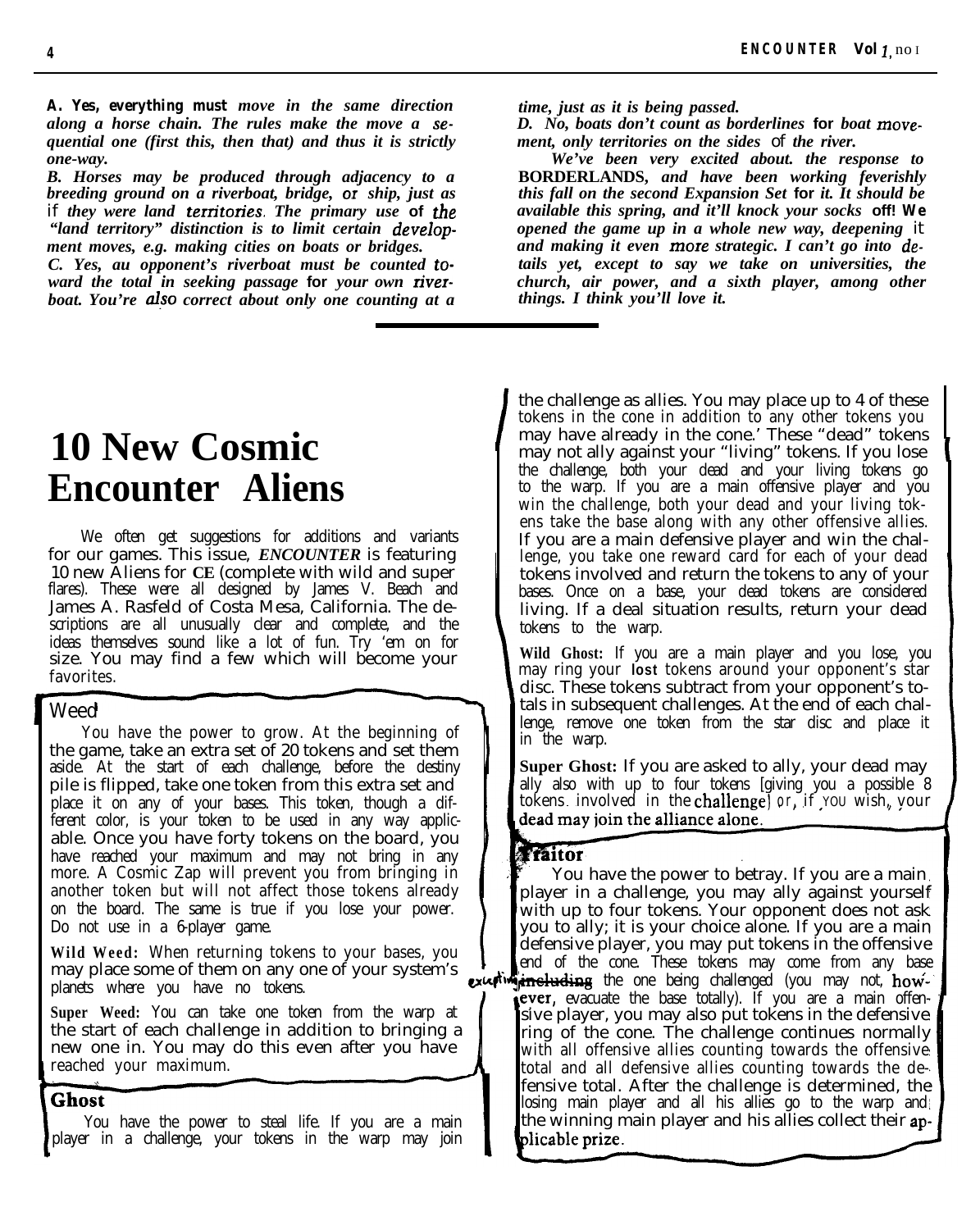Wild Traitor: You do not have to keep your end of a deal. If no deal is made, you do not have to put three tokens into the warp.

after challenge cards are played but before they are offering and simply announce it (face down on the table) as "an Edict" or "a challenge card". **vealed**, you may ally with both sides of the challenge. After the win is determined, your losing tokens go to the warp and your winning tokens take the base or rewards along with the winning main player and any of his other allies. **I,, Gemini**



**Auctioneer**<br>
You have the power<br>
you may auction off and You have the power of sale. Once per challenge, you may auction off another player's card as he attempts to play it. You take the card and bidding (in Lucre) begins among the other players. Play freezes, until the bidding is over. The card goes to the highest bidder. The person who played the card needs only match the highest bid to keep it. The Lucre payment goes to you. If no one bids on the card, you must buy it for three Lucre (or as many as you have, up to 3). Your payment goes to the box. Only challenge cards, kickers, and Edicts may be auctioned off. When challenge or kicker cards are auctioned, they are auctioned of before they are revealed and players must bid on therrblind. Use only in a game with Lucre!

**-**

**Wild Auctioneer:** As a main player or as an ally, you may auction off your own hand, one card at a time, **un**til either no one bids on a card or until you decide to Super Traitor: If you are uninvolved in a challenge,  $\begin{bmatrix} \text{stop. You may, if You wish, not tell exactly what You can show that } \text{posterior of the context.} \end{bmatrix}$ 

> **Super Auctioneer:** If no one bids for the card, keep it (free of charge) or, after looking at the card, discard it.

You have the power of double attack. You attack 2 bases during each of your challenges. These bases must be adjacent and must both have tokens from your opponent inhabiting them. Point the cone between the two planets and continue the challenge normally except that you may place up to double the allowed number of tokens into the cone. Allies are still limited to one to four. The defensive player adds the tokens on both planets to his total. If you win, you and your allies take both bases (or, if you wish, just one) and defensive tokens on both bases (and the cone) go to the warp. Your allies may take both bases even if you take just one. Planets which have no tokens on them may be attacked as one of two challenged home bases (or, if 2 adjacent planets are empty, both may be attacked). If you cannot attack 2 planets, your turn ends. If zapped, you attack one base during the challenge.

**Wild Gemini:** You may make up to 4 challenges during your turn. You still must win the previous challenge to continue your turn.

**Super Gemini:** You may always attack 2 bases, whether or not a player has tokens on both. The two bases must still be adjacent.

### Wretch

You have the power of misery. If you are a main player and if after the challenge is determined your opponent's total is 8 or more points above (or below if Anti-Matter is a main player] your total, the challenge is determined as an overkill. You win instead of him. Note that you still win if your total is higher than his no matter how high it is. If Insect copies your power, either player can call an overkill.

**Wild Wretch:** Every time you lose tokens to the warp, take one card from the deck as consolation.

**Super Wretch:** The challenge is determined as an overkill if your opponent's total is 5 or more points above (or below if Anti-Matter is a main player) your total. d

### Industrialist

You have the power to build. If you play a challenge card in a challenge and you win or make a deal, do not discard it but leave it face up before you. You now add this card to your total the next time you are a main player. If you win again, do not discard either card but keep them both face up before you. You now add both cards to your total the next time you are a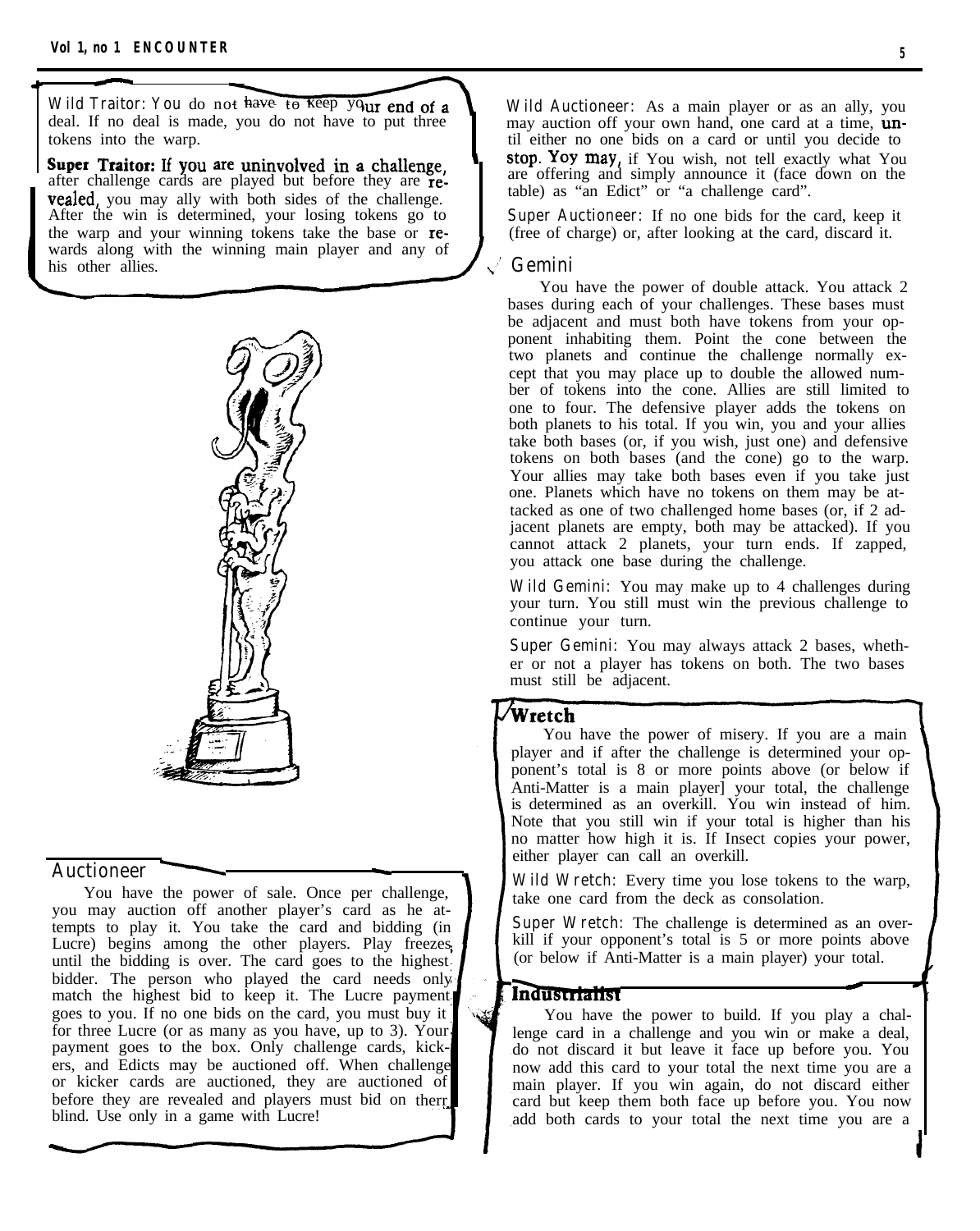main player. This process continues throughout the **game: the "stack" of challenge cards before you becoming larger each time** you win. Compromise cards **in the stack** count as zero towards your total. If you lose **a** challenge, discard your stack but keep the challenge card you played that challenge. This card becomes the first card in your next stack. If you are zapped, keep your stack but do not add it to your total. Discard the challenge card you play that challenge. If you lose that challenge, also discard your stack. If you lose your power, discard your stack.

**Wild Industrialist:** As a **main** player, you may play as many attack cards in a **challenge as you wish.** Their total, **however**, may not exceed forty. Play all the cards **at the same** time, face down. After cards are revealed, discard all of the cards you played.

**Super Industrialist:** You need never discard your stack, even if you lose the **challenge** or fail to deal. Add each challenge card you nlay to your stack

### **Scavenger**

You have the power of recovery. Whenever you are to take consolation cards from another player, or reward cards from the deck, you may, instead, take any or all of the cards from anywhere in the discard pile. If you do not take all the cards from the discard pile, take the remainder from the appropriate source. You may, if you wish, take some cards from the other player or from the deck before taking any from the discard pile. You **may look** through the discard pile at any time.

Wild **Scavenger:** If another player loses his power, you! may use it. You may not use your own power if you are using his and you must keep his power until he regains use of it again or until you lose this flare. You may not use this flare again until the player regains use of his power.

Super *Scavenger:* At the start of each challenge, you **may** take one card from anywhere in the discard pile and put it in your hand. eng<br>scal<br>**-**

### **Mimic**

You have the power of duplication. If you are  $\mathbf{in}$ . volved in a challenge, you may copy one action of another player during that challenge. If someone takes tokens from the warp, you may take out (up to) an equal number of your tokens. If someone takes conse lation from a player or rewards from the deck, you  $\max$ 

take an equal number of cards from the same player or from the deck (respectively). If another player plays an Edict, you may announce that you are playing the same Edict (but you do not actually play a card). You may do this last action only if that Edict allows you to play it immediately. If Lucre is in the game and someone takes Lucre from the box, you may take an equal number of Lucre. In all cases, the other player finishes his action before you may start to mimic it. The actions mimicked cannot be directly related to the use of a power.

**Wild Mimic:** If someone plays a wild Flare, you immediately play this card as if it were the same Wild Flare. He gets to use his Flare first. Use once per challenge.

**Super Mimic:** You may mimic the use of someone's power just after that player has used it. You may not, however, mimic those powers that cannot be used<br>with Insect or Plant. with Insect or Plant.

### **Craven**

C

You have the power of retreat. If you are a main player in a challenge you may, at anytime before cards are revealed, end the challenge. If you are a main offensive player, you and all alliances return to any of your respective bases. If you are the main defensive player, you evacuate the base and you and your allies return to any of your respective bases. The main offensive player and his allies take the base. Any challenge cards played are discarded. You may avoid the consequences of an Edict (including a Cosmic Zap) or a Flare by ending the challenge just after the card is played. Note that a Cosmic Zap will stop you from ending a challenge if played just after you tried to end it. The Edict is discarded even though you avoided its effect. If you end the challenge, you are considered to have won it even though you may have just lost a base. Also, as an ally you may pull completely out of the challenge anytime before challenge cards are revealed. This will not, however, allow you to avoid the consequences of an Edict or Flare.

**Wild Craven:** When someone draws consolation from your hand, you choose which cards he takes.

**Super Craven:** You may end the challenge just after challenge cards are revealed. If you are an ally, you may pull out of the challenge just after challenge cards are revealed.

**Are You Reading Someone Else's Copy? Don't** *You* **Deserve a First** *ENCOUNTER ?*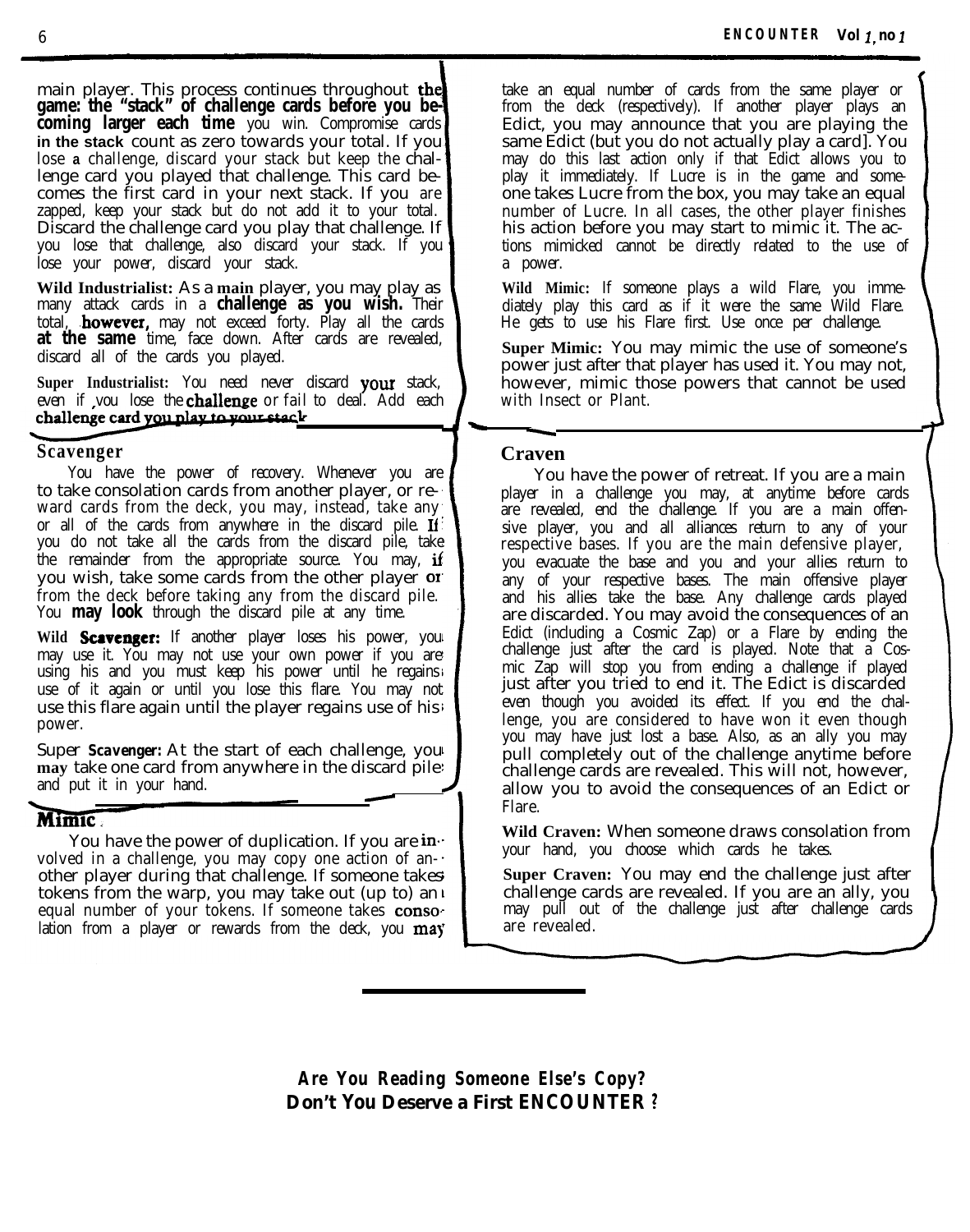

### **Announcing: Baby Quirklings**

Knut-Michael Wolf, of the West German branch of the family, is pleased to write us of the birth of "Baby Quirklings". He made it up for his pre-school daughter, Veruschka, who loves it. Without further ado, his rules:

For ages up to 6, average playing time 15 minutes or less,  $\tilde{z}$  to  $\tilde{6}$  players. This is the easiest-to-play version for players who can't yet read.

**1. Object:** The same as in Quirklings **(ed:** the children's version of Quirks we included along with the rules for the adult game) you must be the first player to make one plant, one plant-eating animal and one animal-eating animal.

#### **2. Set-Up:**

A. For this version you only need the trait cards.

B. All trait cards are shuffled together and each player is dealt 5 cards.

C. The deck is set to one side and the top card is turned over to start the discard pile.

D. The youngest player plays first.

E. (Optional rule if the players are very young) Every player lays his or her cards face up on the table.

### **3. ATum:**

A. Take a card either from the deck or the discard pile and look to see whether you can use it to complete a Quirkling.

B. If you can't "build" a Quirkling, discard one trait from your hand to the top of the discard pile. This is the end of your turn.

C. If you've got a complete Quirkling, lay down the set of 3 trait cards and take one additional card either from the deck or the discard pile. This is the end of your turn.

D. According to rule C, you have in your hand: 5 cards at the start of the game, 4 cards after you've laid down your first Quirkling, and 3 cards after you've laid down your second Quirkling.

E. When you have made up your third Quirkling you have one card left which is discarded. This is your win, and the end of the game.

Note: You may only build one Quirkling of each type.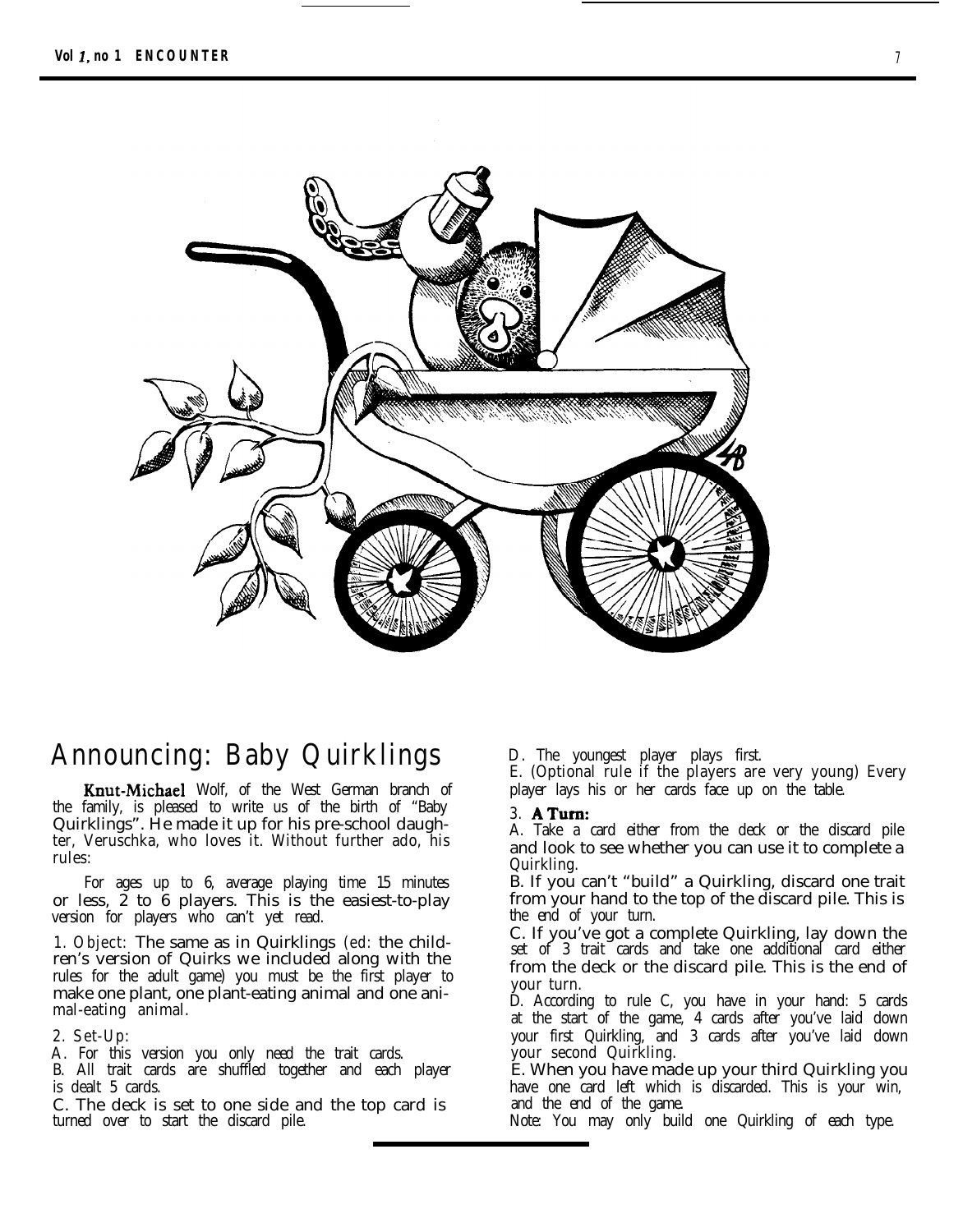## **A DARKOVER Expansion Set (?)**

**DARKOVER** was the second game in Eon's line. Following **on** the heels of **COSMIC ENCOUNTER** was hard to do anyway, and the game did not sell well initially. Some players thought it was too difficult to set up, some said it was too intense for a relaxing evening, and some just thought it was silly. Time, however, has seemed to vindicate our decision to publish it (we knew at the time it was a risk to put this kind of game in a box) and now it is among our top sellers. Robert Morse, of Indianapolis, has long been a **DARKOVER** fan and has come  $\mathbf{u} \mathbf{p}$  with the following ideas for an Expansion Set for the game.

Darkover is an excellent strategic game. To win, a player must consolidate his strength while effectively gauging the strength of others. A good sense of timing is also essential. Game events such as the Fire and the Starstone Duel make the game unique, even bizarre, but these events are tame when compared to the notorious Ghost Wind.

. .

The Ghost Wind allows players to introduce their own imaginative activities to the game. In consequence, virtually *anything* can happen. I recall a game in which people were purposely calling random numbers from the phone book. I have also witnessed players lapping up the beverage of their choice (while meowing intermittently), and popping their cheeks to the tune of "The good 01' Summertime." I challenge Marion Zimmer Bradley to invent stranger side effects than these!

The combination of Ghost Winds with other game events can have unforeseen consequences. I remember a contest wherein several players agreed to a Ghost Wind that required speaking in falsetto for the remainder of the game. This, by itself, is deranged enough, but trying to keep a straight face while grown men with Mickey Mouse voices chant, "One, please don't bum; two, please don't burn. . . ," can cause internal hemorrhaging.

Just as disorienting, at least potentially, is the combined effect of two ongoing Ghost Winds. During one game, the first "wind" required impersonating a famous personality for the rest of the game; the second demanded that all speech be in pig latin for the game's duration.

Let me go out on a limb here, and remember, you read it here first: Impersonating W.C. Fields while simultaneously speaking in pig latin may seriously detract from a player's overall game performance.

My enjoyment of **the Ghost Wind led to my revis**ing the rules regarding it. And **after reading** *Two to Conquer,* a Darkover novel by Bradley, **I came up with** some ideas for expanding the entire game. These ideas appear below.

### **Ghost Winds**

**1. Stockpile:** Ghost Winds used in previous games are saved. Before each game, a blank paper is folded up and kept with the Ghost Winds for that particular game. If the blank paper is drawn, the person who drew it draws from the "stockpile" of previous Ghost Winds. Ghost Wind procedure then proceeds normally.



**2. Equipment:** One additional Ghost Wind chip. (Note: when the first is drawn, it is not returned to the box for the rest of that game.)

### **Overworld Towers (see:** *The Forbidden Tower)*

**1. Equipment:** Three or four Overworld peril chips. (Extra peril is available through Eon; as for original artwork on the new pieces, you're on your own.)

**2. Conditions for Using a Tower in the Overworld:** a . A tower in the over-world is really an extension of an existing tower. As a restriction, a player must hold the tower in his home domain in order to establish an **over**world extension. If, after establishing an overworld tower, a player loses the tower in his home domain, the overworld tower is also lost. (Note: a player who regains his home tower does not automatically regain an overworld tower; he may form a new one, but only after meeting all requirements.) A player in Exile may establish an overworld tower if he holds any regular tower with three tokens.

b. A player must have at least three tokens in the overworld.

- c. A player must have an overworld peril chip.
- d . A player must have a Keeper power disc.

### **3. To Establish an Overworld Tower, a Player Must:**

a. Announce his intention during his turn (before movement].

- b . Play an overworld peril chip face down.
- c. Reveal his Keeper power disc to all other players.
- d. Arrange his tokens in the overworld in a circle.

e. Choose a laran gift for his overworld tower. The choice is known to all.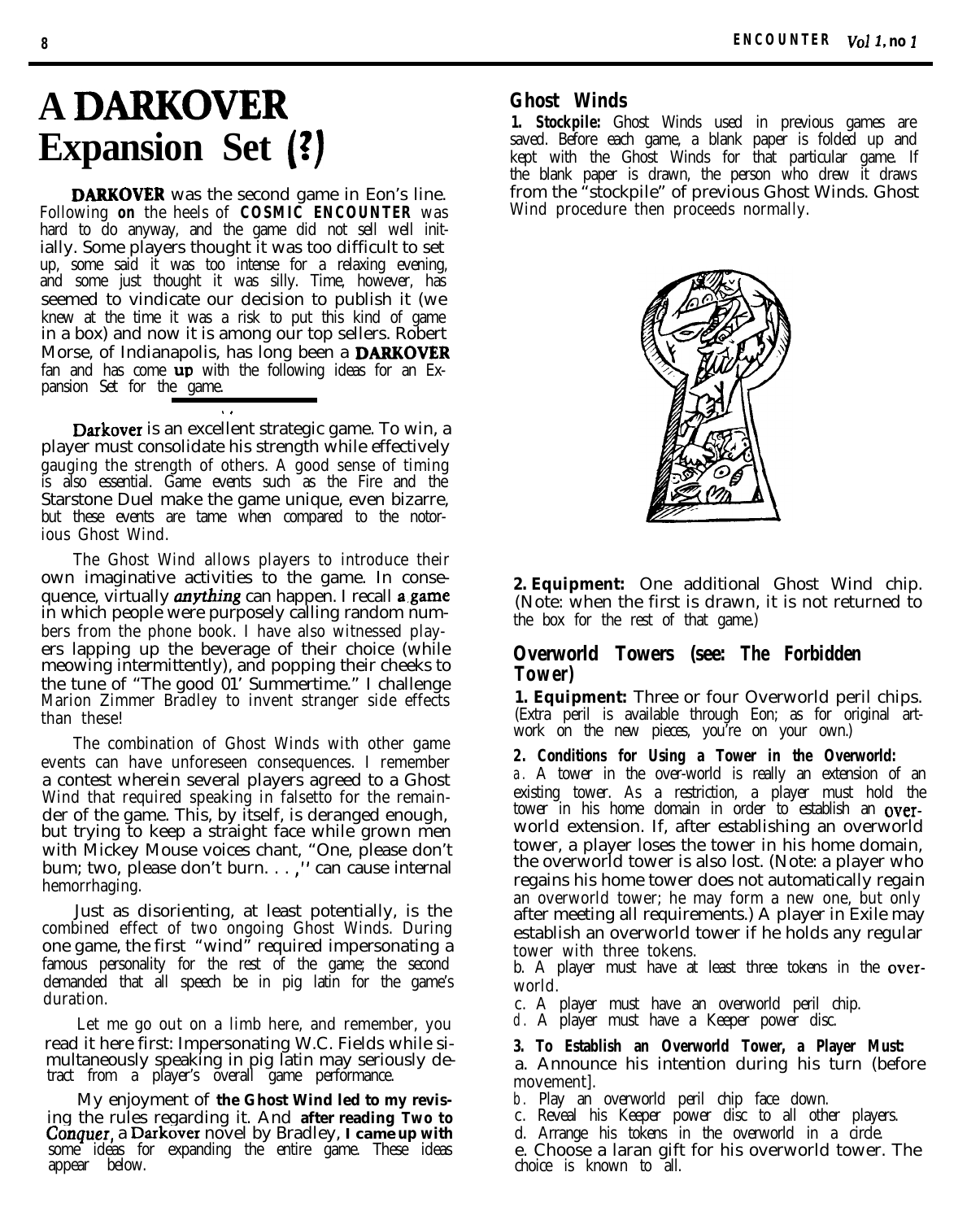### **4. Latan Gifts Available:**

a. Weather Control. Once during each of his turns, a player can cause a Snow Storm, a Fire or a Ghost Wind (his choice). Regular rules on all three follow from this point. If a Snow Storm is chosen, any expended peril chip can be used to mark the area afflicted.

b. Spells are double their amount.

c. Immune to Illusions.

d. May use the "Illusion" tactic without the appropriate peril chip.

e. May use Clingfire.

f. May use Clingfire.

**5. Movement:** A tower operating in the overworld allows an additional token move.

### **The Compact**

The signing of the Compact was an important event in Darkover's history. It forbade the use of laran gifts for purposes of war.

If two sword peril chips are played as part of the same battle, the top power disc is turned over. If it is a Keeper, the Compact has been agreed to by all the domains and the game is over. The winner is the occupant of castle Hastur. If no one meets this requirement, the winner is the player with the most tokens in the Hastur domain. If victory is still in doubt, the Regent wins.

### **Clingf ire**

There are 8 Clingfire peril chips. These chips are kept separately from the rest; however, expended Clingfire is returned to play the same as other peril (by Fire or Ghost Wind).

A player may draw Clingfire if he has selected that **laran** power for his overworld tower. A player collecting Clingfire peril may only take one for each castle he holds. This is never in addition to returning a token from the overworld. A player may only take one Clingfire peril chip per turn.

A player who loses his overworld tower and hence his use of Clingfire automatically loses any Clingfire peril he has collected.

The Regent may ask for Clingfire only if he is able to use it.

If a player with Clingfire loses a battle, he may immediately play a Clingfire peril chip. This is considered part of battle, not spelling. His opponent now draws from the plot cards, up to three. If he draws his home domain, the Clingfire does not affect him. However, a spell may still follow. If he does not draw his home domain, his tokens go to the overworld (those in the challenge).

A player may elect to play two clingfire chips in the same battle. If this happens, his opponent may draw only one plot card to determine the effect. A player may not play more than two Clingfire peril chips in any one battle.

A player in Exile who is attacked by Clingfire picks any domain where he has tokens. He then draws plot cards as described above.

Ridenow is not immune to Clingfire.

### **Illusions**

There are four illusion peril chips. An illusion is revealed during a spell. It expends the opponent's spell chips. A second spell may follow, but neither player can use an illusion this time.

If two illusions are played simultaneously, they cancel each other out. No spell follows, and the tie goes to the defender.

### **Command Voice**

Use of command voice makes the speaker's wishes irresistable to those who hear him, Command voice is used infrequently; therefore there is only one "Voice" peril chip.

To use Command Voice, reveal the peril chip just prior to any other player's turn. That player must now obey your wishes regarding all aspects of his turn (domain choice, movement, peril and clan selection, decision to battle, selection of power disc, decision to spell, and the number and type of spell chips to use. A player cannot command any more than three spell chips to be used and cannot command any other type of peril. Also, you cannot command a player to use his laran gift (except where movement is involved-Alton, Aldaran) or not to use it. Note: as a further restriction, the player who is commanded cannot use any other type of peril during his turn (e.g. kite, sword, etc.).

If the player being commanded does not have the commanded power disc or spell chip, he may choose himself. If he doesn't have as **many** spell chips as asked for, he must play what he has. (However, if for example a spell  $# 1$  is asked for and he has only a  $#2$ , he does not play it. )

A player using Command Voice cannot cut his victim short during clan and peril collection. Collection must be the amount entitled to, although what type of collection is made (peril or clan tokens) is the choice of the person doing the commanding. If the Regent is being commanded, he can be made to ask for a chip that is not available.

A player cannot be commanded during the Wars of Succession.

### **Other Equipment**

About 7 to 10 more spell chips would be useful, due to all the additional types of peril.

**Editor:** *Obviously Bob Morse has read the Darkover books carefully and expanded the game in its original* **spirit.** *Let me quickly add, however, that we allow only Ghost Winds which don't hurt anyone, and random phone calls at night don't meet that requirement.*

*We'd be glad to get reactions to Morse's ideas. Try mocking it up with pencil*  $\Theta$  *paper, or we can supply peril chips at 10 cents each if you want to go all out. (P.S.* If *you're planning to get* DARKOVER *anyway, now* is *a good time. The price of it-and* COSMIC EN-**COUNTER,** *too-will be going up shortly due to the costs* **of** *making these weighty classics.)*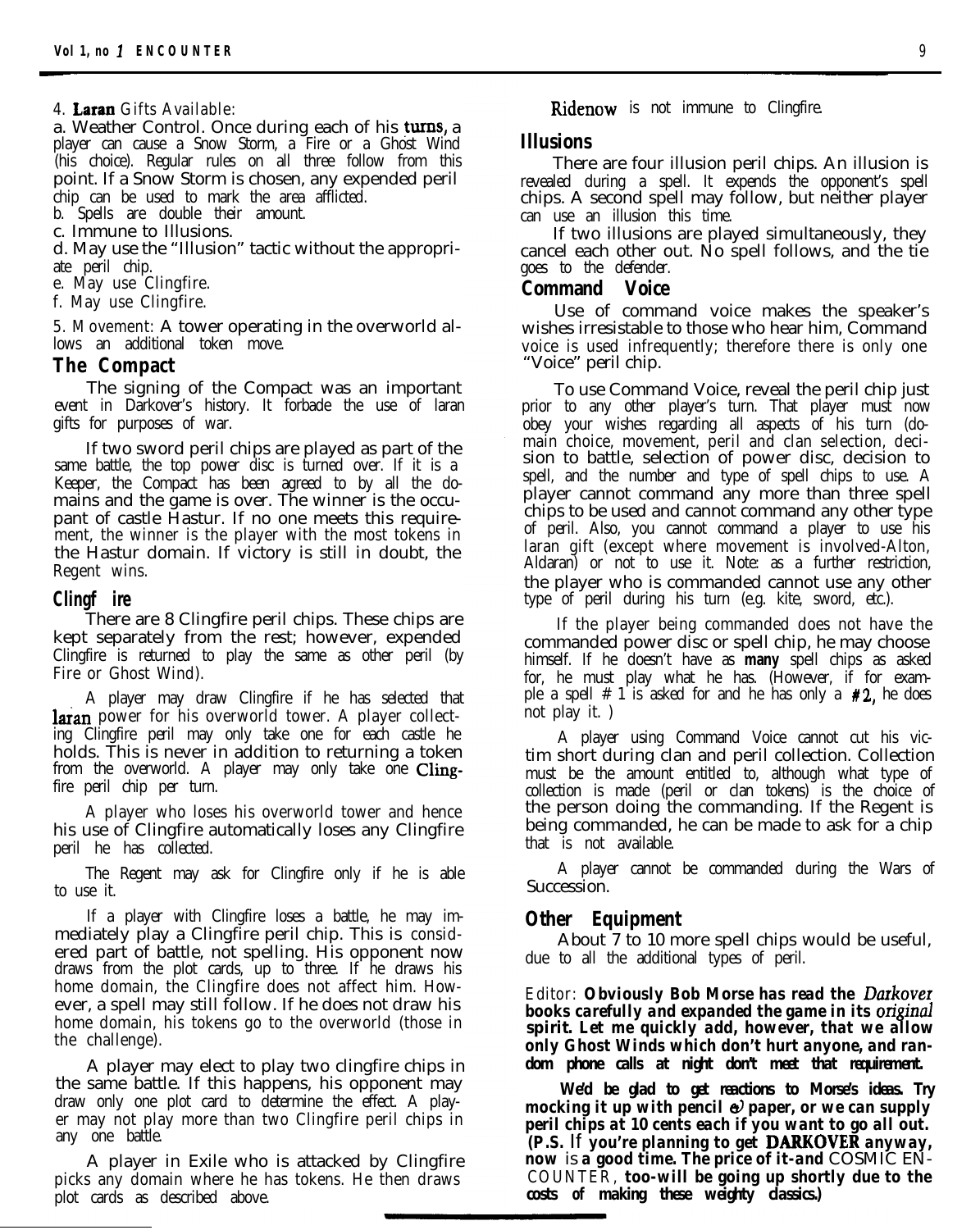### *Special Report: CE World Championship* **Where There's a Will, There's a Way**

**Last Labor Day weekend the first annual COSMIC ENCOUNTER World Championship Tournament was held in Chicago. The site was the World Science Fiction Convention. After two initial qualifying rounds, there remained only 6 finalists, gathered around their assembled Aliens.**

**Jack Scheirer, as the Vacuum, hoped to triumph through his opponent's fear of attacking him and ending up in the warp. David Woodcock was heard humming a mysterious incantation as he donned the Sorcerer's cloak. Cynthia Dudley and her nimble Filch fingers were always ready to benefit from an opponent's strength. Mark Henckel raised a few eyebrows and brought forth whispers of admiration as his Will ruthlessly preyed upon the weak and the lonely. Lowell Ctmningham used the Magnet's attractiveness as , , an ally to maximize his own trips through hyperspace. Robert Morse brought forth more teeth-gnashing than anyone else as he deliberately Assassinated helpless occupants of foreign bases.**

**The struggle was mighty, and conducted according to the Eon tournament rules (originated by long-time CE player Alan Emrich from California). These rules allow players to earn points based on their performance so that rankings can be developed. While the points slightly skew the game, this system has been the best devised to date to approximate the intuitive value most players assign to various game positions (see system explained at the end of this report).**

**COSMIC ENCOUNTER lived up to its billing as the Science Fiction game for Everyone when novice David Woodcock, introduced to the game at the first qualifying round, became one of the 6 finalists!**

**In the final game all 8 Expansion Sets were used and players had to deal with Moons, Flares, Kickers, and all sorts of side cases on their way to ultimate victory. The Wild Filch managed to pocket a hefty part of the deck before being spotted, and the positive moon had players beside themselves trying to avoid negative statements under grueling tension.**

**The struggle lasted 2% hours, with the warp working overtime to accomodate the Vacuum and the Assassin. Even so, everyone managed to keep his or her power until the final moments, when the Filch was finally overturned. As the end approached, each player made bids for the win, only to be turned back by the collective opposition. But finally Mark Henckel, the Will of Franklin Wisconsin, triumphed.**

**As the first COSMIC ENCOUNTER World Champion he carried the trophy home, had his name inscribed on the permanent plaque, and got a load of Eon games as well. The others, in order of finish, were: 2nd Jack Scheirer, Vacuum, 13 pts. 3rd David Woodcock, Sorcerer 11 pts. 3rd Cynthia Dudley, Filch 11 pts.**

**3rd Lowell Cunningham, Magnet 11 pts.**

**4th Robert Morse, Assassin 8 pts.**

**Each of the finalists was awarded an autographed Aristocrat power (a sneak preview of Expansion Set 9) and a selection of Eon games.**

**The second annual World Championship CE tournament will be held next Labor Day at the World Science Fiction Convention in Baltimore. We hope you can make it, and will be notifying readers of the details as the time gets nearer. In the meantime, try duplicating the finalists' powers in a game of your own. Let us know if the Will always wins.**

#### *-Peter Olotka*

### **COSMIC ENCOUNTER Tournament Rules**

**Victory Point System**

<sup>l</sup> **1 point for every home base (5 possible)**

<sup>l</sup> **2 points for every foreign planet base (10 possible)**

<sup>l</sup> **6 points in a "pot" divided among the winners**

**(Thus a player who has won alone and had all of his or her home bases would score the maximum of 21 points.)**

<sup>l</sup>**If a game has not finished in the time limit, take the accumulated points at that time and the player(s) with the most at that time divide up the pot**

<sup>l</sup>**Take the top scorers in multiples of four (down to your selected cut-off number and advance them to the next round**

**Round 1**

- <sup>l</sup>**2 games, timed at 50 minutes**
- <sup>l</sup> **4 player games using first 15 basic powers only**
- **•** special rule that Virus does not multiply his allies

**Intermediate Rounds**

- <sup>l</sup>**lgame**
- <sup>l</sup>**everyone starts at zero points again**
- <sup>l</sup>**50 minute time limit to games**

<sup>l</sup>**on round 2 add in Expansion Sets 1, 2, & 3 (excluding Dictator & Schizoid); on subsequent rounds add in Set 4, then Set 5**

**take top scorers and advance to next round, as above Finals**

<sup>l</sup>**1 game, no limit**

• include all Expansion Sets (use of Sets 4, 5,  $\&$  8 is op**tional for tournament play)**

The journal of *innovative* **ENCOUNTER** 

**I'll gambie-I like your other stuff. I Iere's 8 10.00 for 1 year (six issues) of Encounter. (outside USA: \$12 surface mail, \$15 airmail)**

| Name<br><b>Address</b> | <u> 1989 - Alexandr Store Books, amerikansk politiker (d. 1989)</u> | <u> 1989 - Jan Stein Harry Harry Harry Harry Harry Harry Harry Harry Harry Harry Harry Harry Harry Harry Harry Harry Harry Harry Harry Harry Harry Harry Harry Harry Harry Harry Harry Harry Harry Harry Harry Harry Harry Harry</u> |     |  |
|------------------------|---------------------------------------------------------------------|--------------------------------------------------------------------------------------------------------------------------------------------------------------------------------------------------------------------------------------|-----|--|
|                        | City                                                                | <b>State</b>                                                                                                                                                                                                                         | Zip |  |
|                        |                                                                     |                                                                                                                                                                                                                                      |     |  |
|                        | Expiration Date                                                     |                                                                                                                                                                                                                                      |     |  |

RFD#2, Sheldon Rd, Barre MA  $01005$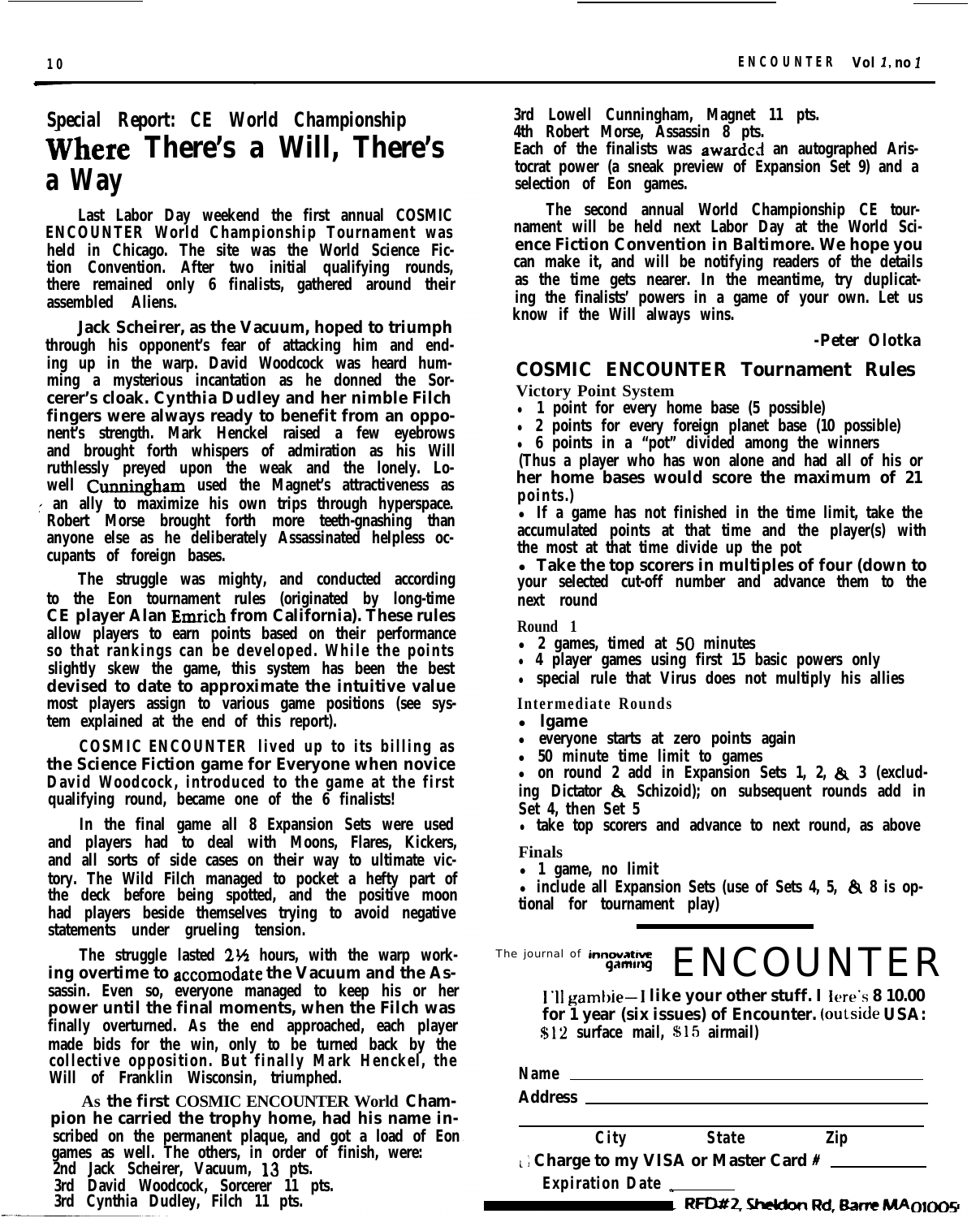### **Some Thoughts on Designing a Game**

Most serious game players have at least dabbled in game design. Whether it is only discovering a better way to play a particular favorite game, or creating an entirely new game from your own imagination, if you are reading this journal you probably have already done some design work. I thought some of you might appreciate a few random musings from your 01' philosophical editor on the art and science of it, and how maybe even to see your ideas published and on the market.

### **Designing It**

First off, the world needs more good game designs. Games can open people up to speculation, make them laugh, and allow them to experience strong emotions in a safe and structured way. These are valuable reasons for gaming,. so don't let anyone make you feel guilty for wasting your time on games. Even if you never get it published, the creative effort and discipline you've put into your game will serve you well in other pursuits.

But how do you make a design good enough to publish? Of course the main thing is that it should be fun for groups to play. The easiest way to do that is to design with a group. Whether they be just playtesters or co-equal designers, a regular group usually develops a spirit of its own. It's important to allow this to flourish, to let everyone feel a part of it, and to get people to relax and speak their minds. If this kind of honest exchange about the game-what feels good about it and what makes a player feel dumb or bored or **angry** takes place, then you have an excellent source of feedback about how it feels to a number of different people. If you can listen to this feedback and let it guide the game's development, you probably will end up with a product which feels good to play.

Games also need to be humorous. But making them so is a trick. The best humor is spontaneous, as you know if you've listened to a comic give the same routine several times. The best game humor is that which develops out of situations in which people find themselves, and how they manage to deal with it. Trying to "can" the humor and put it in jokes on the cards, or somesuch, usually leaves the game feeling flat after a few playings.

The theme of the game is obviously important both in selling it, and in getting people to play it with friends once they bring it home from the store. Ideally, it should be broad enough that many people feel that they can identify with it or know something about it. Yet it needs to be focused enough to excite interest and create a mood of willingness to enter into the game's world. Specificity has a side-benefit as well: It can help you target an audience for the game which is easily reached through magazines, books, or other media appealing to those interested in that theme.



Before it can be considered done, a game really has to be blind-tested. That is, give it-board, pieces, rules and all-to a group that you think is like the kind of group that will buy the game. Then leave. Find out later what happened. If they opened up the box but never played, you've got a problem (rules are confusing, too hard to set up, etc.) If they played it once and then did something else, it needs more work (maybe the pace is too slow, maybe it's not challenging enough.) If they played game after game, then you know you're onto something.

Lastly, rather than getting every last detail in the graphics done to perfection, go through the rules with a ruthless eye. Does the latest version accurately reflect the markings, colors, shapes, etc. of the components still? Are the same terms and names used consistently throughout? Do the instructions tell the player what he needs to know as he needs to know it? Are headings accurate and helpful in finding answers to questions? No one is perfect, but a few problems with the rules can turn people off faster than any other facet of a game.

### **Getting it Published**

Once you think your creation is ready to stand the test of time, the next big hurdle is getting it to market. Do you raise the money to publish it yourself, or do you try to break down doors of existing publishers to have them buy it? That depends, of course, largely on what you really want to do over the next few years.

Assuming you can raise the money, publishing a game yourself means you are going to be a business person first, and only second a game designer. For quite a while. Without mass media advertising or a national distribution network, your growth is going to be slow, no matter how good your game. So look for several years of traveling to trade shows, managing a warehouse, dealing with production mistakes and assembly flaws, calling or visiting buyers, placing ads, and keeping up with mounds of invoices  $\&$  bills  $\&$  tax forms  $\&$ correspondence & billing notices & et cetera ad infinitum. It doesn't leave much time to have a personal life, much less invent new &better games.